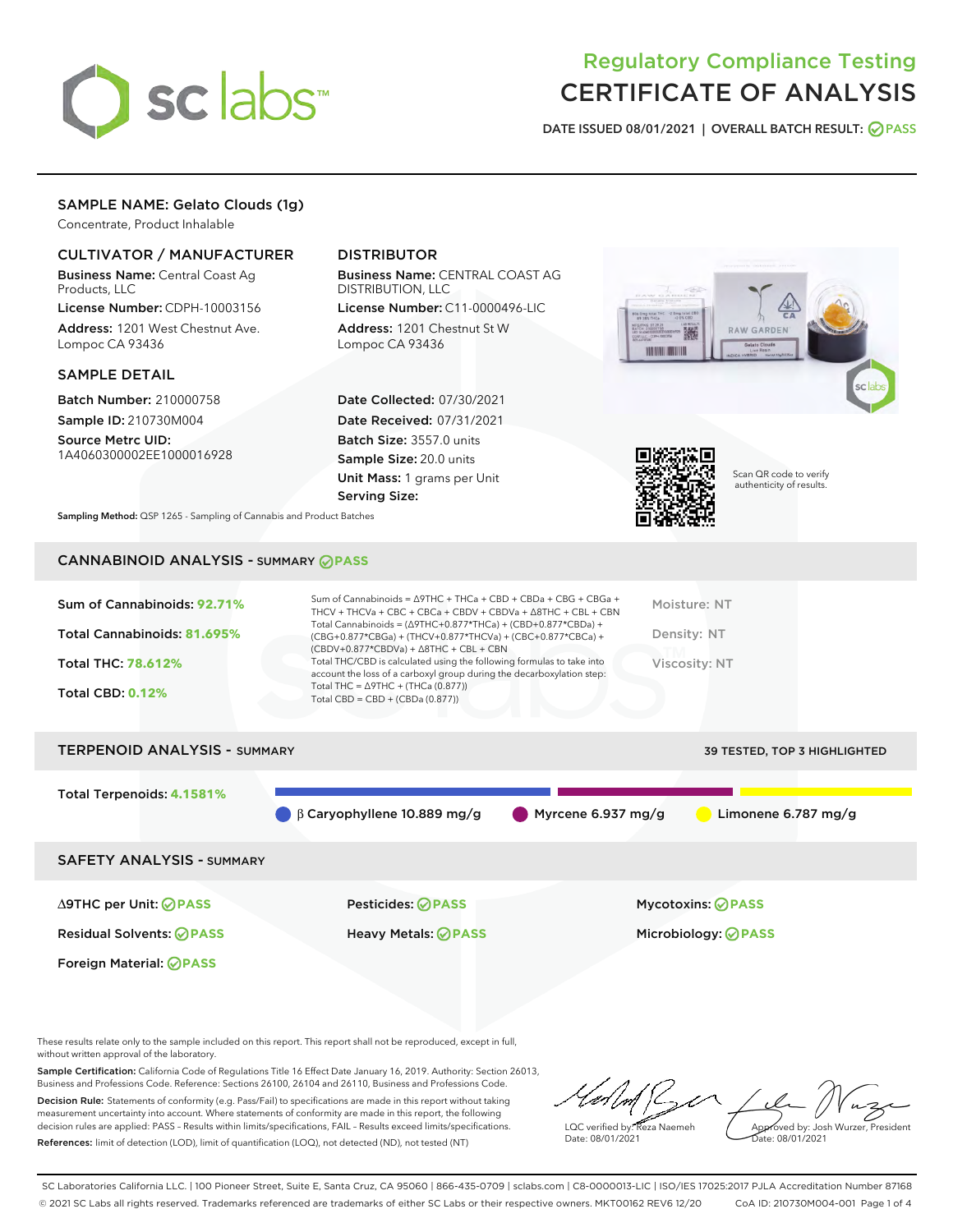



GELATO CLOUDS (1G) | DATE ISSUED 08/01/2021 | OVERALL BATCH RESULT: O PASS

#### CANNABINOID TEST RESULTS - 07/31/2021 2 PASS

Tested by high-performance liquid chromatography with diode-array detection (HPLC-DAD). **Method:** QSP 1157 - Analysis of Cannabinoids by HPLC-DAD

#### TOTAL CANNABINOIDS: **81.695%**

Total Cannabinoids (Total THC) + (Total CBD) + (Total CBG) + (Total THCV) + (Total CBC) + (Total CBDV) + ∆8THC + CBL + CBN

TOTAL THC: **78.612%** Total THC (∆9THC+0.877\*THCa)

TOTAL CBD: **0.12%**

Total CBD (CBD+0.877\*CBDa)

TOTAL CBG: 1.71% Total CBG (CBG+0.877\*CBGa)

TOTAL THCV: 0.26% Total THCV (THCV+0.877\*THCVa)

TOTAL CBC: 0.993% Total CBC (CBC+0.877\*CBCa)

TOTAL CBDV: ND Total CBDV (CBDV+0.877\*CBDVa)

| <b>COMPOUND</b> | LOD/LOQ<br>(mg/g)          | <b>MEASUREMENT</b><br><b>UNCERTAINTY</b><br>(mg/g) | <b>RESULT</b><br>(mg/g) | <b>RESULT</b><br>(%) |
|-----------------|----------------------------|----------------------------------------------------|-------------------------|----------------------|
| <b>THCa</b>     | 0.05/0.14                  | ±22.229                                            | 864.96                  | 86.496               |
| <b>A9THC</b>    | 0.06 / 0.26                | ±0.948                                             | 27.55                   | 2.755                |
| <b>CBGa</b>     | 0.1 / 0.2                  | ±0.83                                              | 15.9                    | 1.59                 |
| <b>CBCa</b>     | 0.07/0.28                  | ±0.520                                             | 10.64                   | 1.064                |
| <b>CBG</b>      | 0.06/0.19                  | ±0.123                                             | 3.11                    | 0.311                |
| <b>THCVa</b>    | 0.07/0.20                  | ±0.142                                             | 2.97                    | 0.297                |
| <b>CBDa</b>     | 0.02/0.19                  | ±0.040                                             | 1.37                    | 0.137                |
| <b>CBC</b>      | 0.2 / 0.5                  | $\pm 0.02$                                         | 0.6                     | 0.06                 |
| A8THC           | 0.1/0.4                    | N/A                                                | <b>ND</b>               | <b>ND</b>            |
| <b>THCV</b>     | 0.1/0.2                    | N/A                                                | <b>ND</b>               | <b>ND</b>            |
| <b>CBD</b>      | 0.07/0.29                  | N/A                                                | <b>ND</b>               | <b>ND</b>            |
| <b>CBDV</b>     | 0.04 / 0.15                | N/A                                                | <b>ND</b>               | <b>ND</b>            |
| <b>CBDVa</b>    | 0.03/0.53                  | N/A                                                | <b>ND</b>               | <b>ND</b>            |
| <b>CBL</b>      | 0.06 / 0.24                | N/A                                                | <b>ND</b>               | <b>ND</b>            |
| <b>CBN</b>      | 0.1/0.3                    | N/A                                                | <b>ND</b>               | <b>ND</b>            |
|                 | <b>SUM OF CANNABINOIDS</b> |                                                    | 927.10 mg/g             | 92.71%               |

#### **UNIT MASS: 1 grams per Unit**

| ∆9THC per Unit                        | 1120 per-package limit     | 27.55 mg/unit<br><b>PASS</b> |
|---------------------------------------|----------------------------|------------------------------|
| <b>Total THC per Unit</b>             |                            | 786.12 mg/unit               |
| <b>CBD per Unit</b>                   |                            | <b>ND</b>                    |
| <b>Total CBD per Unit</b>             |                            | $1.20$ mg/unit               |
| Sum of Cannabinoids<br>per Unit       |                            | 927.10 mg/unit               |
| <b>Total Cannabinoids</b><br>per Unit |                            | 816.95 mg/unit               |
| <b>MOISTURE TEST RESULT</b>           | <b>DENSITY TEST RESULT</b> | <b>VISCOSITY TEST RESULT</b> |

Not Tested

Not Tested

Not Tested

#### TERPENOID TEST RESULTS - 08/01/2021

Terpene analysis utilizing gas chromatography-flame ionization detection (GC-FID). **Method:** QSP 1192 - Analysis of Terpenoids by GC-FID

| <b>COMPOUND</b>           | LOD/LOQ<br>(mg/g) | <b>MEASUREMENT</b><br><b>UNCERTAINTY</b><br>(mg/g) | <b>RESULT</b><br>(mg/g)                          | <b>RESULT</b><br>(%) |
|---------------------------|-------------------|----------------------------------------------------|--------------------------------------------------|----------------------|
| $\beta$ Caryophyllene     | 0.004 / 0.012     | ±0.3876                                            | 10.889                                           | 1.0889               |
| <b>Myrcene</b>            | 0.008 / 0.025     | ±0.0895                                            | 6.937                                            | 0.6937               |
| Limonene                  | 0.005 / 0.016     | ±0.0971                                            | 6.787                                            | 0.6787               |
| $\alpha$ Humulene         | 0.009 / 0.029     | ±0.1016                                            | 3.166                                            | 0.3166               |
| Linalool                  | 0.009 / 0.032     | ±0.0980                                            | 2.578                                            | 0.2578               |
| trans- $\beta$ -Farnesene | 0.008 / 0.025     | ±0.0598                                            | 1.684                                            | 0.1684               |
| Ocimene                   | 0.011 / 0.038     | ±0.0509                                            | 1.586                                            | 0.1586               |
| $\beta$ Pinene            | 0.004 / 0.014     | ±0.0131                                            | 1.135                                            | 0.1135               |
| $\alpha$ Pinene           | 0.005 / 0.017     | ±0.0089                                            | 1.035                                            | 0.1035               |
| Terpineol                 | 0.016 / 0.055     | ±0.0622                                            | 1.013                                            | 0.1013               |
| Guaiol                    | 0.009 / 0.030     | ±0.0478                                            | 1.013                                            | 0.1013               |
| Fenchol                   | 0.010 / 0.034     | ±0.0337                                            | 0.872                                            | 0.0872               |
| $\alpha$ Bisabolol        | 0.008 / 0.026     | ±0.0428                                            | 0.802                                            | 0.0802               |
| Caryophyllene<br>Oxide    | 0.010 / 0.033     | ±0.0234                                            | 0.508                                            | 0.0508               |
| Nerolidol                 | 0.009 / 0.028     | ±0.0273                                            | 0.434                                            | 0.0434               |
| Valencene                 | 0.009 / 0.030     | ±0.0285                                            | 0.414                                            | 0.0414               |
| <b>Borneol</b>            | 0.005 / 0.016     | ±0.0085                                            | 0.203                                            | 0.0203               |
| Terpinolene               | 0.008 / 0.026     | ±0.0034                                            | 0.167                                            | 0.0167               |
| Fenchone                  | 0.009 / 0.028     | ±0.0031                                            | 0.108                                            | 0.0108               |
| Camphene                  | 0.005 / 0.015     | ±0.0012                                            | 0.106                                            | 0.0106               |
| Geraniol                  | 0.002 / 0.007     | ±0.0028                                            | 0.063                                            | 0.0063               |
| Sabinene Hydrate          | 0.006 / 0.022     | ±0.0018                                            | 0.047                                            | 0.0047               |
| Eucalyptol                | 0.006 / 0.018     | ±0.0009                                            | 0.034                                            | 0.0034               |
| $\alpha$ Terpinene        | 0.005 / 0.017     | N/A                                                | <loq< th=""><th><math>&lt;</math>LOQ</th></loq<> | $<$ LOQ              |
| $\gamma$ Terpinene        | 0.006 / 0.018     | N/A                                                | <loq< th=""><th><loq< th=""></loq<></th></loq<>  | <loq< th=""></loq<>  |
| Sabinene                  | 0.004 / 0.014     | N/A                                                | <b>ND</b>                                        | <b>ND</b>            |
| $\alpha$ Phellandrene     | 0.006 / 0.020     | N/A                                                | ND                                               | <b>ND</b>            |
| 3 Carene                  | 0.005 / 0.018     | N/A                                                | <b>ND</b>                                        | <b>ND</b>            |
| p-Cymene                  | 0.005 / 0.016     | N/A                                                | ND                                               | <b>ND</b>            |
| (-)-Isopulegol            | 0.005 / 0.016     | N/A                                                | <b>ND</b>                                        | <b>ND</b>            |
| Camphor                   | 0.006 / 0.019     | N/A                                                | ND                                               | ND                   |
| Isoborneol                | 0.004 / 0.012     | N/A                                                | ND                                               | ND                   |
| Menthol                   | 0.008 / 0.025     | N/A                                                | <b>ND</b>                                        | ND                   |
| Nerol                     | 0.003 / 0.011     | N/A                                                | <b>ND</b>                                        | <b>ND</b>            |
| Citronellol               | 0.003 / 0.010     | N/A                                                | ND                                               | ND                   |
| R-(+)-Pulegone            | 0.003 / 0.011     | N/A                                                | ND                                               | ND                   |
| <b>Geranyl Acetate</b>    | 0.004 / 0.014     | N/A                                                | <b>ND</b>                                        | <b>ND</b>            |
| $\alpha$ Cedrene          | 0.005 / 0.016     | N/A                                                | ND                                               | ND                   |
| Cedrol                    | 0.008 / 0.027     | N/A                                                | <b>ND</b>                                        | ND                   |
| <b>TOTAL TERPENOIDS</b>   |                   |                                                    | 41.581 mg/g                                      | 4.1581%              |

SC Laboratories California LLC. | 100 Pioneer Street, Suite E, Santa Cruz, CA 95060 | 866-435-0709 | sclabs.com | C8-0000013-LIC | ISO/IES 17025:2017 PJLA Accreditation Number 87168 © 2021 SC Labs all rights reserved. Trademarks referenced are trademarks of either SC Labs or their respective owners. MKT00162 REV6 12/20 CoA ID: 210730M004-001 Page 2 of 4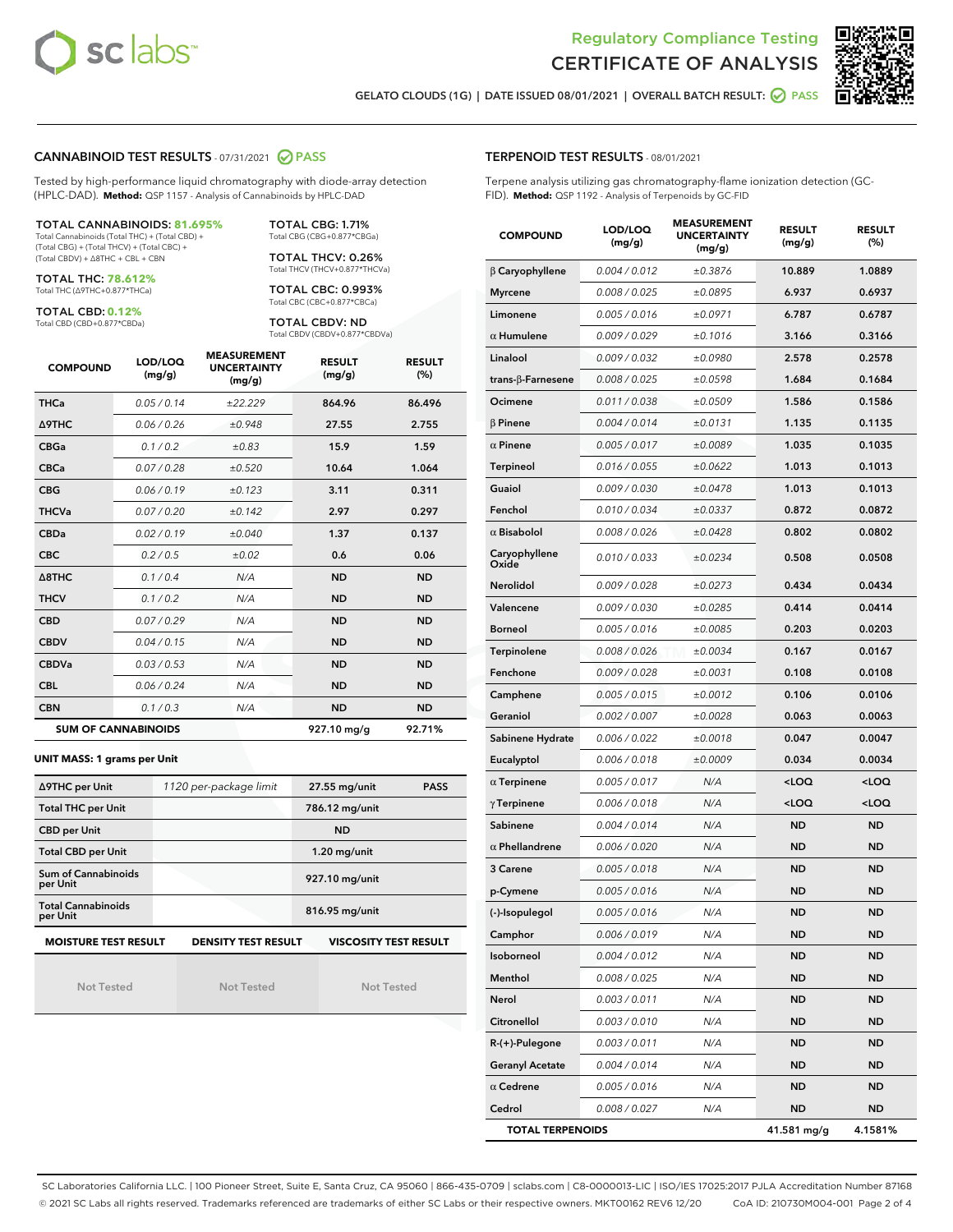



GELATO CLOUDS (1G) | DATE ISSUED 08/01/2021 | OVERALL BATCH RESULT: ○ PASS

# CATEGORY 1 PESTICIDE TEST RESULTS - 08/01/2021 2 PASS

Pesticide and plant growth regulator analysis utilizing high-performance liquid chromatography-mass spectrometry (HPLC-MS) or gas chromatography-mass spectrometry (GC-MS). \*GC-MS utilized where indicated. **Method:** QSP 1212 - Analysis of Pesticides and Mycotoxins by LC-MS or QSP 1213 - Analysis of Pesticides by GC-MS

| <b>COMPOUND</b>             | LOD/LOQ<br>$(\mu g/g)$ | <b>ACTION</b><br><b>LIMIT</b><br>$(\mu g/g)$ | <b>MEASUREMENT</b><br><b>UNCERTAINTY</b><br>$(\mu g/g)$ | <b>RESULT</b><br>$(\mu g/g)$ | <b>RESULT</b> |
|-----------------------------|------------------------|----------------------------------------------|---------------------------------------------------------|------------------------------|---------------|
| Aldicarb                    | 0.03 / 0.08            | $\ge$ LOD                                    | N/A                                                     | <b>ND</b>                    | <b>PASS</b>   |
| Carbofuran                  | 0.02 / 0.05            | $\ge$ LOD                                    | N/A                                                     | <b>ND</b>                    | <b>PASS</b>   |
| Chlordane*                  | 0.03 / 0.08            | $\ge$ LOD                                    | N/A                                                     | <b>ND</b>                    | <b>PASS</b>   |
| Chlorfenapyr*               | 0.03/0.10              | $\geq$ LOD                                   | N/A                                                     | <b>ND</b>                    | <b>PASS</b>   |
| Chlorpyrifos                | 0.02 / 0.06            | $\ge$ LOD                                    | N/A                                                     | <b>ND</b>                    | <b>PASS</b>   |
| Coumaphos                   | 0.02 / 0.07            | $\ge$ LOD                                    | N/A                                                     | <b>ND</b>                    | <b>PASS</b>   |
| Daminozide                  | 0.02 / 0.07            | $\ge$ LOD                                    | N/A                                                     | <b>ND</b>                    | <b>PASS</b>   |
| <b>DDVP</b><br>(Dichlorvos) | 0.03/0.09              | $>$ LOD                                      | N/A                                                     | <b>ND</b>                    | <b>PASS</b>   |
| Dimethoate                  | 0.03/0.08              | $\ge$ LOD                                    | N/A                                                     | <b>ND</b>                    | <b>PASS</b>   |
| Ethoprop(hos)               | 0.03/0.10              | $>$ LOD                                      | N/A                                                     | <b>ND</b>                    | <b>PASS</b>   |
| Etofenprox                  | 0.02 / 0.06            | $\ge$ LOD                                    | N/A                                                     | <b>ND</b>                    | <b>PASS</b>   |
| Fenoxycarb                  | 0.03/0.08              | $\ge$ LOD                                    | N/A                                                     | <b>ND</b>                    | <b>PASS</b>   |
| Fipronil                    | 0.03/0.08              | $\ge$ LOD                                    | N/A                                                     | <b>ND</b>                    | <b>PASS</b>   |
| Imazalil                    | 0.02 / 0.06            | $>$ LOD                                      | N/A                                                     | <b>ND</b>                    | <b>PASS</b>   |
| <b>Methiocarb</b>           | 0.02 / 0.07            | $\ge$ LOD                                    | N/A                                                     | <b>ND</b>                    | <b>PASS</b>   |
| Methyl<br>parathion         | 0.03/0.10              | $\ge$ LOD                                    | N/A                                                     | <b>ND</b>                    | <b>PASS</b>   |
| <b>Mevinphos</b>            | 0.03/0.09              | $\ge$ LOD                                    | N/A                                                     | <b>ND</b>                    | <b>PASS</b>   |
| Paclobutrazol               | 0.02 / 0.05            | $>$ LOD                                      | N/A                                                     | <b>ND</b>                    | <b>PASS</b>   |
| Propoxur                    | 0.03/0.09              | $\ge$ LOD                                    | N/A                                                     | <b>ND</b>                    | <b>PASS</b>   |
| Spiroxamine                 | 0.03/0.08              | $\ge$ LOD                                    | N/A                                                     | <b>ND</b>                    | <b>PASS</b>   |
| Thiacloprid                 | 0.03/0.10              | $\ge$ LOD                                    | N/A                                                     | <b>ND</b>                    | <b>PASS</b>   |

## CATEGORY 2 PESTICIDE TEST RESULTS - 08/01/2021 @ PASS

| <b>COMPOUND</b>          | LOD/LOQ<br>$(\mu g/g)$ | <b>ACTION</b><br><b>LIMIT</b><br>$(\mu g/g)$ | <b>MEASUREMENT</b><br><b>UNCERTAINTY</b><br>$(\mu g/g)$ | <b>RESULT</b><br>$(\mu g/g)$ | <b>RESULT</b> |
|--------------------------|------------------------|----------------------------------------------|---------------------------------------------------------|------------------------------|---------------|
| Abamectin                | 0.03/0.10              | 0.1                                          | N/A                                                     | <b>ND</b>                    | <b>PASS</b>   |
| Acephate                 | 0.02/0.07              | 0.1                                          | N/A                                                     | <b>ND</b>                    | <b>PASS</b>   |
| Acequinocyl              | 0.02/0.07              | 0.1                                          | N/A                                                     | <b>ND</b>                    | <b>PASS</b>   |
| Acetamiprid              | 0.02/0.05              | 0.1                                          | N/A                                                     | <b>ND</b>                    | <b>PASS</b>   |
| Azoxystrobin             | 0.02/0.07              | 0.1                                          | N/A                                                     | <b>ND</b>                    | <b>PASS</b>   |
| <b>Bifenazate</b>        | 0.01/0.04              | 0.1                                          | N/A                                                     | <b>ND</b>                    | <b>PASS</b>   |
| <b>Bifenthrin</b>        | 0.02/0.05              | 3                                            | N/A                                                     | <b>ND</b>                    | <b>PASS</b>   |
| <b>Boscalid</b>          | 0.03/0.09              | 0.1                                          | N/A                                                     | <b>ND</b>                    | <b>PASS</b>   |
| Captan                   | 0.19/0.57              | 0.7                                          | N/A                                                     | <b>ND</b>                    | <b>PASS</b>   |
| Carbaryl                 | 0.02/0.06              | 0.5                                          | N/A                                                     | <b>ND</b>                    | <b>PASS</b>   |
| Chlorantranilip-<br>role | 0.04/0.12              | 10                                           | N/A                                                     | <b>ND</b>                    | <b>PASS</b>   |
| Clofentezine             | 0.03/0.09              | 0.1                                          | N/A                                                     | <b>ND</b>                    | <b>PASS</b>   |

## CATEGORY 2 PESTICIDE TEST RESULTS - 08/01/2021 continued

| <b>COMPOUND</b>               | LOD/LOQ<br>(µg/g) | <b>ACTION</b><br><b>LIMIT</b><br>(µg/g) | <b>MEASUREMENT</b><br><b>UNCERTAINTY</b><br>$(\mu g/g)$ | <b>RESULT</b><br>(µg/g) | <b>RESULT</b> |
|-------------------------------|-------------------|-----------------------------------------|---------------------------------------------------------|-------------------------|---------------|
| Cyfluthrin                    | 0.12 / 0.38       | $\overline{c}$                          | N/A                                                     | ND                      | <b>PASS</b>   |
| Cypermethrin                  | 0.11 / 0.32       | $\mathcal{I}$                           | N/A                                                     | ND                      | <b>PASS</b>   |
| <b>Diazinon</b>               | 0.02 / 0.05       | 0.1                                     | N/A                                                     | <b>ND</b>               | <b>PASS</b>   |
| Dimethomorph                  | 0.03 / 0.09       | 2                                       | N/A                                                     | <b>ND</b>               | <b>PASS</b>   |
| Etoxazole                     | 0.02 / 0.06       | 0.1                                     | N/A                                                     | <b>ND</b>               | <b>PASS</b>   |
| Fenhexamid                    | 0.03 / 0.09       | 0.1                                     | N/A                                                     | <b>ND</b>               | <b>PASS</b>   |
| Fenpyroximate                 | 0.02 / 0.06       | 0.1                                     | N/A                                                     | <b>ND</b>               | <b>PASS</b>   |
| Flonicamid                    | 0.03 / 0.10       | 0.1                                     | N/A                                                     | ND                      | <b>PASS</b>   |
| Fludioxonil                   | 0.03 / 0.10       | 0.1                                     | N/A                                                     | ND                      | <b>PASS</b>   |
| Hexythiazox                   | 0.02 / 0.07       | 0.1                                     | N/A                                                     | <b>ND</b>               | <b>PASS</b>   |
| Imidacloprid                  | 0.04 / 0.11       | 5                                       | N/A                                                     | <b>ND</b>               | <b>PASS</b>   |
| Kresoxim-methyl               | 0.02 / 0.07       | 0.1                                     | N/A                                                     | ND                      | <b>PASS</b>   |
| Malathion                     | 0.03 / 0.09       | 0.5                                     | N/A                                                     | <b>ND</b>               | <b>PASS</b>   |
| Metalaxyl                     | 0.02 / 0.07       | $\overline{c}$                          | N/A                                                     | <b>ND</b>               | <b>PASS</b>   |
| Methomyl                      | 0.03 / 0.10       | $\mathbf{1}$                            | N/A                                                     | <b>ND</b>               | <b>PASS</b>   |
| Myclobutanil                  | 0.03 / 0.09       | 0.1                                     | N/A                                                     | <b>ND</b>               | <b>PASS</b>   |
| Naled                         | 0.02 / 0.07       | 0.1                                     | N/A                                                     | <b>ND</b>               | <b>PASS</b>   |
| Oxamyl                        | 0.04 / 0.11       | 0.5                                     | N/A                                                     | ND                      | PASS          |
| Pentachloronitro-<br>benzene* | 0.03 / 0.09       | 0.1                                     | N/A                                                     | ND                      | <b>PASS</b>   |
| Permethrin                    | 0.04 / 0.12       | 0.5                                     | N/A                                                     | <b>ND</b>               | <b>PASS</b>   |
| Phosmet                       | 0.03 / 0.10       | 0.1                                     | N/A                                                     | ND                      | <b>PASS</b>   |
| Piperonylbu-<br>toxide        | 0.02 / 0.07       | 3                                       | N/A                                                     | <b>ND</b>               | <b>PASS</b>   |
| Prallethrin                   | 0.03 / 0.08       | 0.1                                     | N/A                                                     | <b>ND</b>               | <b>PASS</b>   |
| Propiconazole                 | 0.02 / 0.07       | 0.1                                     | N/A                                                     | <b>ND</b>               | <b>PASS</b>   |
| Pyrethrins                    | 0.04 / 0.12       | 0.5                                     | N/A                                                     | ND                      | <b>PASS</b>   |
| Pyridaben                     | 0.02 / 0.07       | 0.1                                     | N/A                                                     | <b>ND</b>               | <b>PASS</b>   |
| Spinetoram                    | 0.02 / 0.07       | 0.1                                     | N/A                                                     | <b>ND</b>               | <b>PASS</b>   |
| Spinosad                      | 0.02 / 0.07       | 0.1                                     | N/A                                                     | <b>ND</b>               | <b>PASS</b>   |
| Spiromesifen                  | 0.02 / 0.05       | 0.1                                     | N/A                                                     | <b>ND</b>               | <b>PASS</b>   |
| Spirotetramat                 | 0.02 / 0.06       | 0.1                                     | N/A                                                     | <b>ND</b>               | <b>PASS</b>   |
| Tebuconazole                  | 0.02 / 0.07       | 0.1                                     | N/A                                                     | <b>ND</b>               | <b>PASS</b>   |
| Thiamethoxam                  | 0.03 / 0.10       | 5                                       | N/A                                                     | <b>ND</b>               | <b>PASS</b>   |
| Trifloxystrobin               | 0.03 / 0.08       | 0.1                                     | N/A                                                     | <b>ND</b>               | <b>PASS</b>   |

SC Laboratories California LLC. | 100 Pioneer Street, Suite E, Santa Cruz, CA 95060 | 866-435-0709 | sclabs.com | C8-0000013-LIC | ISO/IES 17025:2017 PJLA Accreditation Number 87168 © 2021 SC Labs all rights reserved. Trademarks referenced are trademarks of either SC Labs or their respective owners. MKT00162 REV6 12/20 CoA ID: 210730M004-001 Page 3 of 4